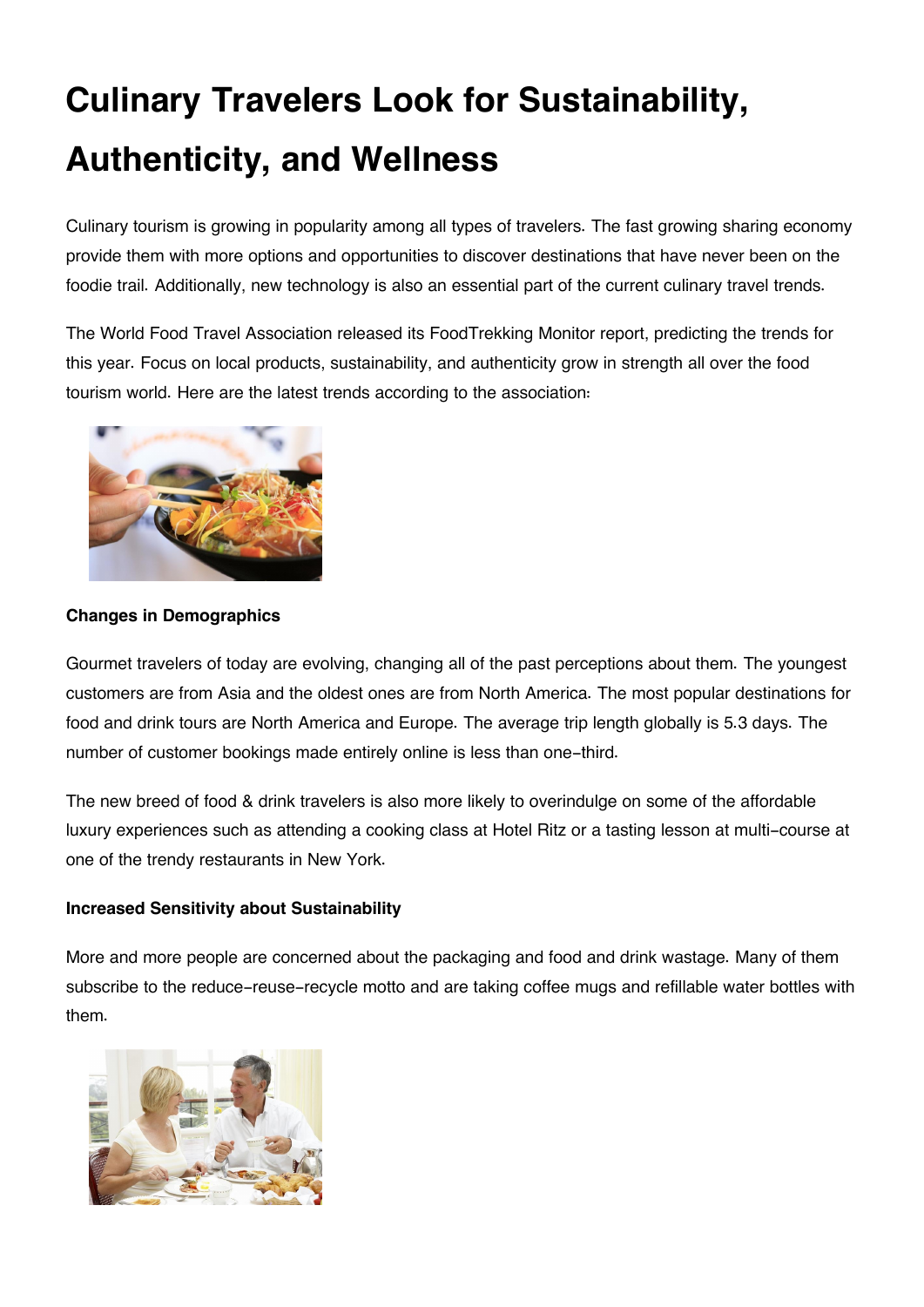# **Local Food and Drink Highly in Demand**

The interest in sourcing and buying food and drink locally continues. Travelers are looking out for local gourmet shops and markets. Travelers also would like to see such shops at train stations and airport terminals.

## **Expensive Affair**

Travelers now spend more on food, drink and other experiences because of increased food, drink, water, transportation and labor costs.

## **Travelers Are More Knowledgeable**

Travelers of today are more knowledgeable, but they continue to seek new and different experiences. Smart food and drink sellers entice travelers with new products and ingredients.

## **Authenticity Is Important**

Foodie travelers want to experience authentic menus. Whether they are exploring a neighborhood, city, region or country, they are looking for local food experience.

## **Increased Competition among Destinations**

Tourism offices around the world vie for a piece of the cake. In 2015, travelers increasingly look for destinations that have hitherto not been considered as hot spots for foodies.



# **Strong Growth in Mobile Usage**

The strong growth in mobile usage drives the need for availability of fast and reliable 3G/4G/Wi-Fi services for free. For new generation travelers, it is almost a necessity. The iPad ordering systems, an emerging tech trend, is embraced by greater amounts of globetrotters.

#### **Health and Wellness**

Health and wellness aspects are an integral part of the food and drink tourism industry. Travelers go for fresher and healthier food options at airports, hotels, restaurants, and on planes and trains. They are also looking for more culinary adventure experience options by way of tours and packages.